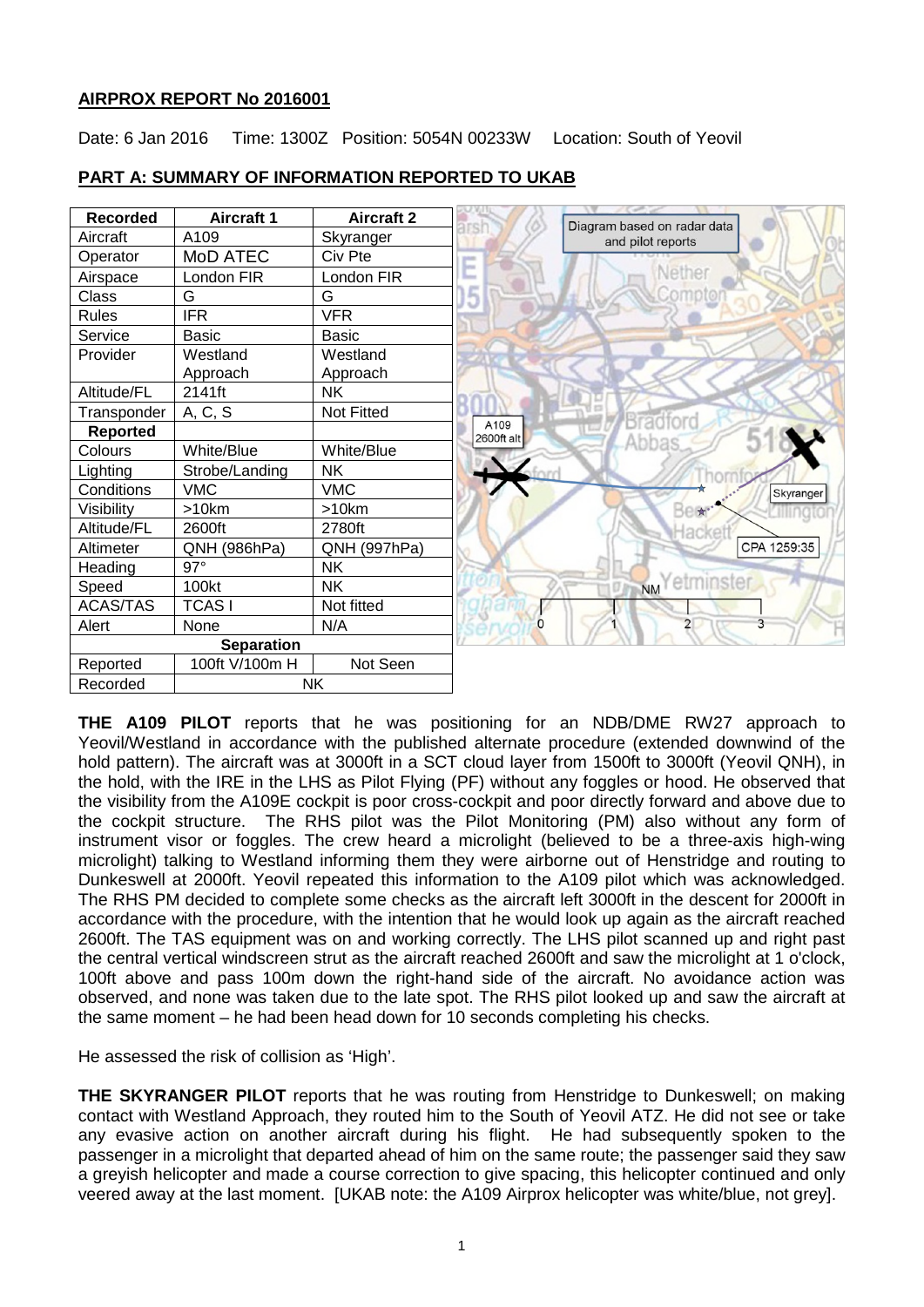## **Factual Background**

The weather at Yeovil was recorded as follows:

METAR EGDY 061250Z 26005KT 9999 FEW012 09/06 Q0997 BLU NOSIG

#### **Analysis and Investigation**

### **CAA ATSI**

The A109 (SSR code 4355) was flying the NDB (L)/DME alternate (racetrack) approach procedure (Figure 1) for Runway 27 at Yeovil (Westland) Aerodrome. The A109 was in receipt of a Basic Service from Westland Approach. At the time of the Airprox the A109 was beacon outbound in the procedure.



Figure 1: Yeovil/Westland NDB (L)/DME Approach RW27 (UK AIP AD 2-EGHG-8-6)

The Skyranger was routeing from Henstridge to Dunkeswell and was in receipt of a Basic Service from Westland Approach. Due to the Skyranger not being equipped with a transponder, it was not possible to positively identify the aircraft using the recorded surveillance data. However, an intermittent, slow moving primary radar contact was observed which appeared to emanate from Henstridge Aerodrome and tracked to the south of Yeovil (Westland) Aerodrome.

In the Skyranger pilot's written Airprox report he makes reference to being "in a party of two Microlights". This other Microlight departed from Henstridge ahead of the Skyranger and was not in contact with Westland Approach during the time period 1245-1316 UTC. The Skyranger pilot also stated in his written report that he'd later spoken to the passenger in the other Microlight who had observed a "greyish helicopter" that had possibly taken avoiding action against them.

At 1245:02, the A109 pilot called Westland Approach and was cleared by the Yeovil (Westland) controller to the YVL at altitude 3000ft. The Yeovil (Westland) controller asked the A109 pilot what type of Air Traffic Service was required, the choice of a Basic or a Procedural Service was offered, to which the A109 pilot requested a Basic Service. At 1252:06, the A109 pilot requested to fly the alternate (Racetrack) procedure. This procedure involves extending the outbound leg of the hold on a track of 097°, descending to not below altitude 2000ft. At YVL DME 7.5, aircraft flying the alternate procedure are to turn left and establish on the extended Final Approach Track and, when established, continue as per the main procedure. At 1255:33, the Yeovil/Westland controller cleared the A109 for the approach. At 1256:52, the A109 pilot reported beacon outbound in the procedure.

At 1257:47, the Skyranger pilot called Westland Approach requesting a Basic Service. The Skyranger pilot reported his altitude as 1500ft, Yeovil QNH, and requested a climb to 2000ft. At 1258:26, the Yeovil (Westland) controller instructed the Skyranger pilot to remain clear of both the Yeovil ATZ and the instrument let-down area, he passed traffic information on the A109, and instructed the Skyranger pilot to report south-abeam. The Yeovil (Westland) controller also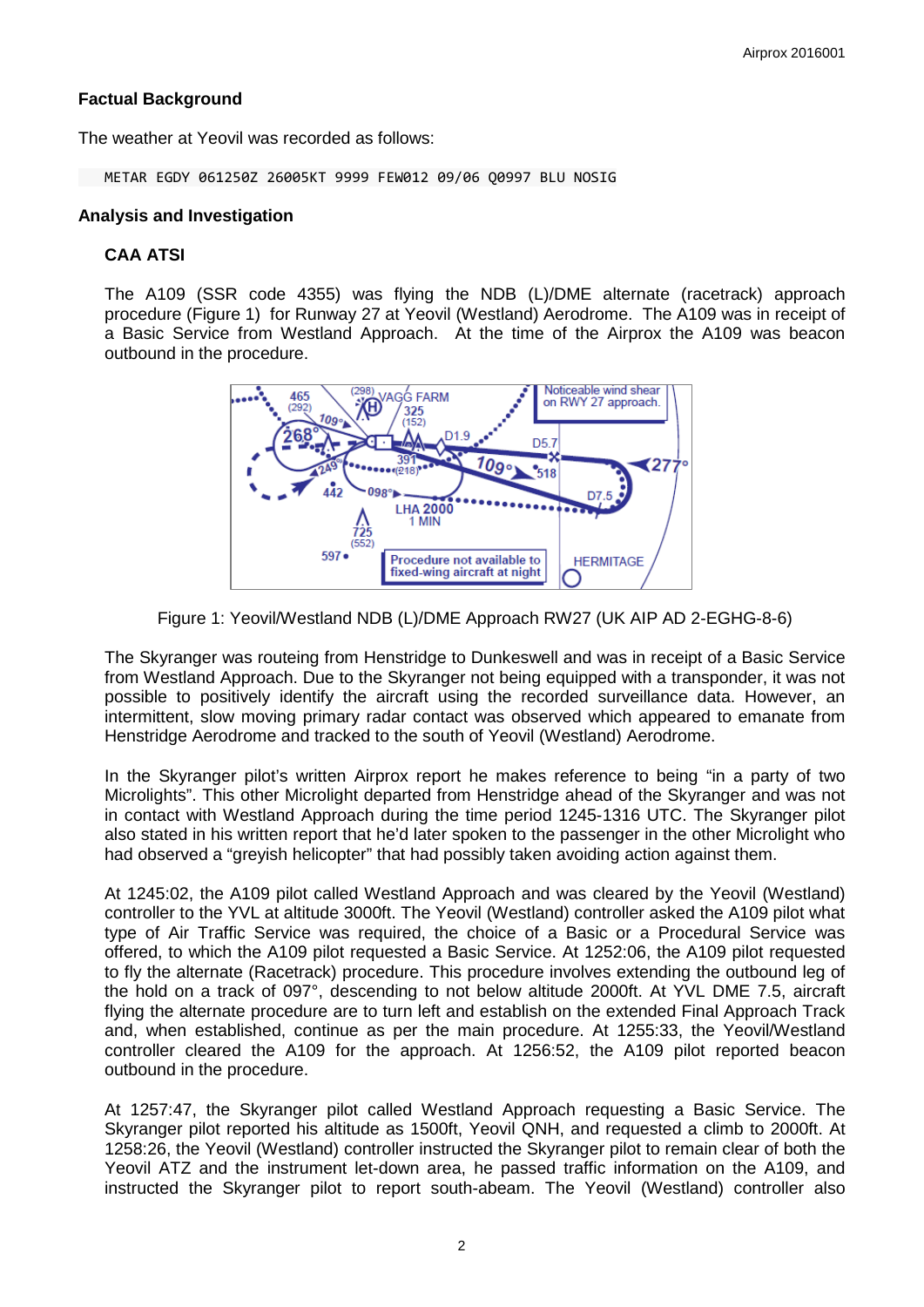passed the Portland Regional QNH of 992hPa. At 1258:45, the Skyranger pilot acknowledged the instruction and the Traffic Information.

At 1259:03, the Yeovil (Westland) controller passed traffic information on the Skyranger to the A109 pilot. Figure 2 shows the primary radar contact at 1259:23, 0.9nm east of the A109 and 1.4nm south of the Runway 27 extended centreline tracking west-southwest. It was not possible to accurately calculate CPA due to the primary radar contact fading in and out of radar coverage at the time the Airprox occurred. Figure 3 shows the relative positions of the A109 and the primary radar contact at 1259:25 when the contact faded from coverage. The primary contact briefly came back into coverage at 1259:32 but the track was inconsistent, and the primary radar return erratic and intermittant.





At 1300:35, the Skyranger pilot requested a climb to 2500ft, to which the Yeovil (Westland) controller instructed the Skyranger pilot to maintain VFR and to report south abeam.

The A109 pilot reported the Airprox to the Yeovil (Westland) controller at 1301:04, he described the conflicting traffic flying over the A109 at 2500ft. At the time the Airprox was reported on the R/T, the A109 was descending in the procedure and indicating FL026, which equates to altitude 2141ft (Yeovil QNH). In his subsequent written report, the A109 pilot gave the minimum horizontal and vertical separation at the time of the Airprox as 100m and 100ft.

The Yeovil (Westland) controller was providing a Basic Service to both aircraft in Class G airspace. A Basic Service relies on the pilot avoiding other traffic, unaided by controllers/FISOs. The provider of a Basic Service is not required to monitor the flight (and) pilots should not expect any form of traffic information from a controller/FISO. (CAP774, Chapter 2, Para 2.1 & 2.5).

## **UKAB Secretariat**

The A109 and Skyranger pilots shared an equal responsibility for collision avoidance and not to operate in such proximity to other aircraft as to create a collision hazard<sup>[1](#page-2-0)</sup>. If the incident geometry is considered as converging then the Skyranger pilot was required to give way to the A109<sup>[2](#page-2-1)</sup>. Figure 4 shows a screenshot of the area radar returns trail at 1259:36, shortly before the A109 pilot reported the Airprox at 1301:04.

l

<span id="page-2-0"></span><sup>1</sup> SERA.3205 Proximity.

<span id="page-2-1"></span><sup>2</sup> SERA.3210 Right-of-way (c) (2) Converging.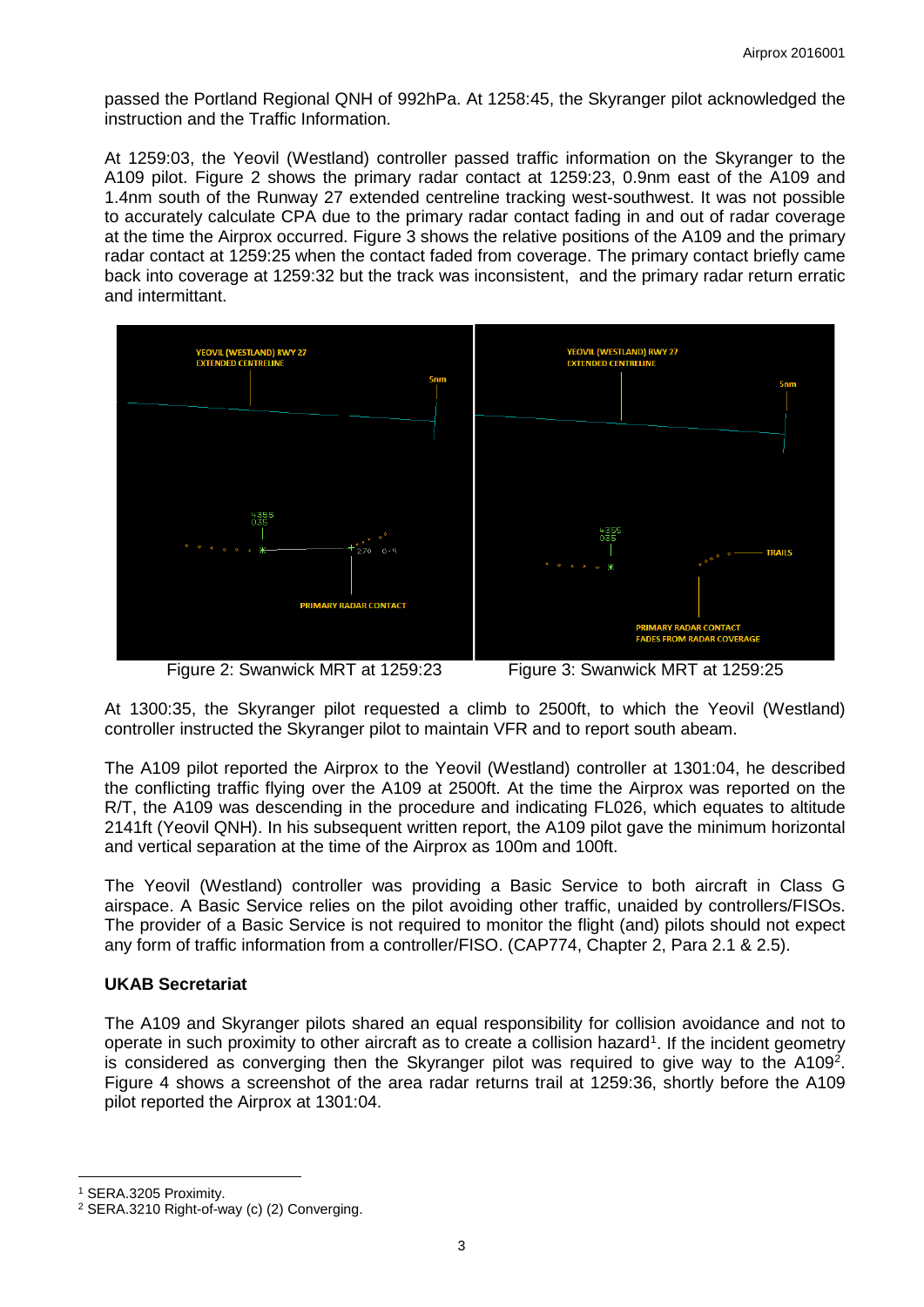

Figure 4: Area radar Screenshot

## **Comments**

## **HQ Air Command**

A number of barriers to MAC were absent in this incident: TCAS/TAS warnings were unavailable due to the Skyranger not being equipped with a transponder; an appropriate Air Traffic Service for the weather conditions was also unavailable for the same reason; a Basic or Procedural Service were the only options offered to the A109 pilot because the controller did not have a radar; and lookout was severely compromised due to limitations of the A109 cockpit coupled with the prevailing cloud structure. The A109 was following a published procedure having received clearance from the controlling agency and had also received a degree of Traffic Information on the Skyranger. However, it is unclear whether the TI issued to either aircraft included the fact that the opposing traffic was changing altitude – this is vital information in the generation of an accurate mental model of the air picture. Inevitably, the pilots had to rely on lookout to detect and avoid potential conflicting traffic and in this case neither pilot saw the other aircraft until very close to CPA. The main lesson to be drawn from this is that if the weather is 'marginal VMC' (which appears to be the case from the pilot reports) then means of conflict detection other than lookout assume a greater degree of importance – if these other means are unavailable then it may be more prudent to discontinue the exercise until conditions become more favourable.

## **Summary**

An Airprox was reported when an A109 and a Skyranger flew into proximity at 1300 on Wednesday 6<sup>th</sup> January 2016. Both pilots were operating under VFR in VMC and both were in receipt of a Basic Service from Westland.

# **PART B: SUMMARY OF THE BOARD'S DISCUSSIONS**

Information available consisted of reports from the pilots of both aircraft, transcripts of the relevant RT frequencies, radar photographs/video recordings and reports from the appropriate ATC authorities.

The Board first discussed the actions of the Skyranger pilot and how much the local weather had played a part in his thinking. They wondered whether he was close to the limits of VMC within the cloud layers as reported by the A109 pilot, and whether the Skyranger pilot would have been better